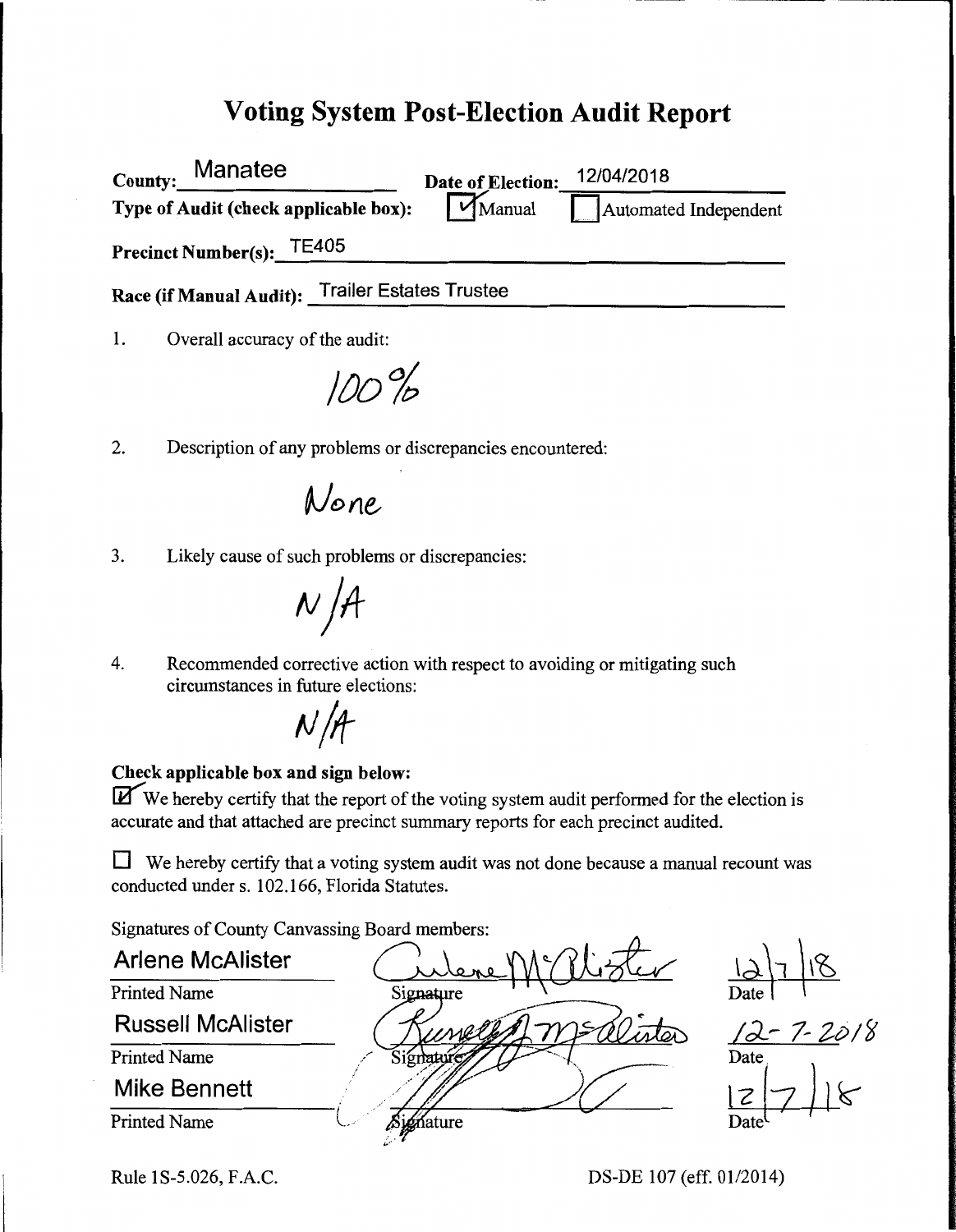# **Precinct Summary for Manual Audit**

Race Audited: Trailer Estates Trustee<br>Precinct Number: <u>TE405</u>

| Candidate Name or Issue Choice | Voting System | Manual Public      | Difference $(+ or -)$ |
|--------------------------------|---------------|--------------------|-----------------------|
|                                | Total         | <b>Tally Total</b> |                       |
| Mary Chandler                  | 368           | 368                |                       |
| Gordon Elton                   | 195           | 95                 |                       |
| Martha Lincoln                 | 171           |                    |                       |
| Gail J. Opper                  | 264           | 264                |                       |
| Robert "Pete" Price            | 375           | 375                |                       |
| Mike Sansone                   | 334           | 3                  |                       |
| Sandra Simonich                | 227           | 227                |                       |
| Bruce W. Smith                 | 175           | 75                 |                       |
|                                |               |                    |                       |
|                                |               |                    |                       |
|                                |               |                    |                       |
|                                |               |                    |                       |
|                                |               |                    |                       |
|                                |               |                    |                       |
|                                |               |                    |                       |
|                                |               |                    |                       |
|                                |               |                    |                       |
|                                |               |                    |                       |
|                                |               |                    |                       |
|                                |               |                    |                       |
|                                |               |                    |                       |

| Number of ballots overvoted:   | $\lambda$ ballots |
|--------------------------------|-------------------|
| Number of ballots undervoted:  | $-A$ blank        |
| Number of indeterminate votes: |                   |

(Attach a separate Precinct Summary for each precinct audited.)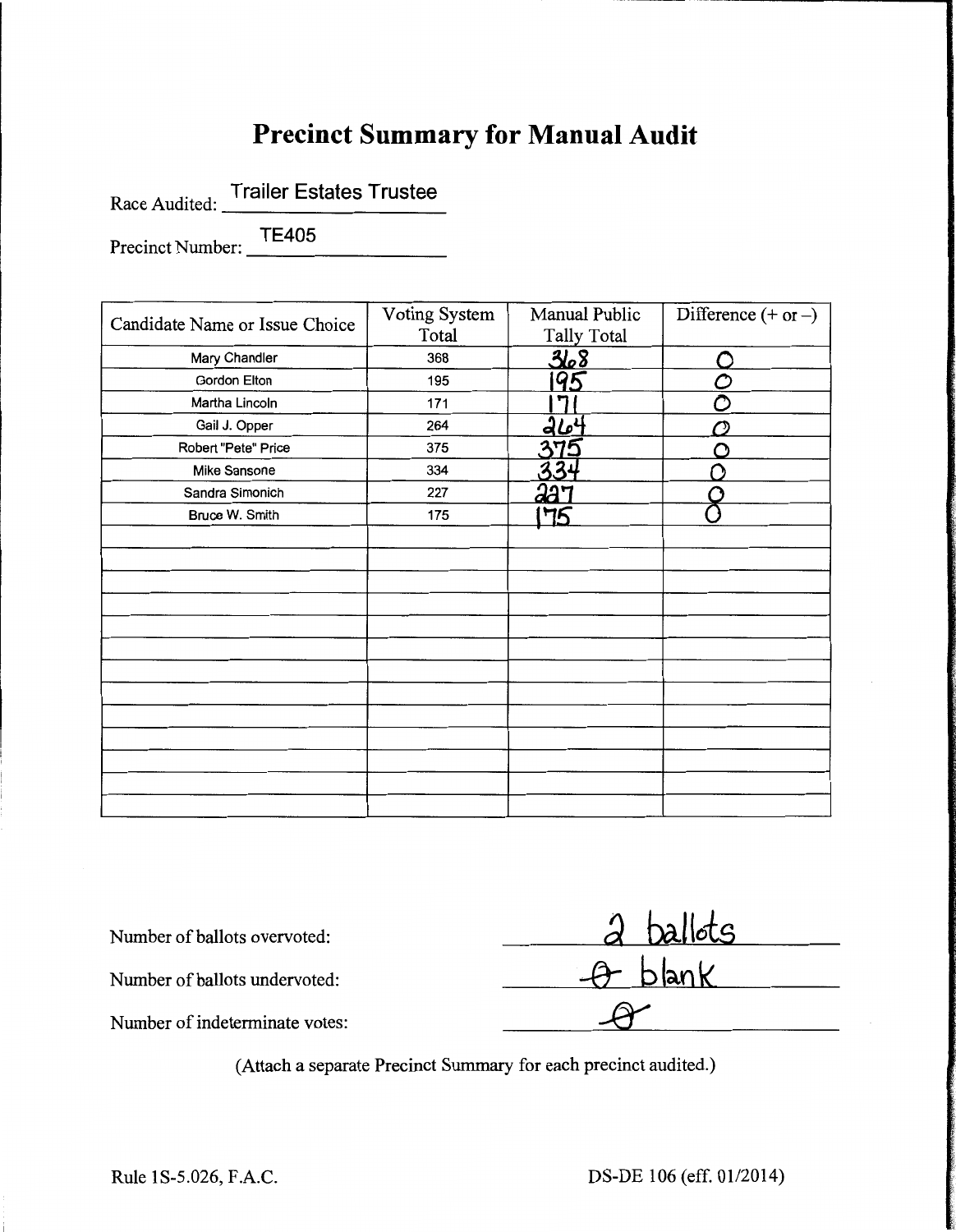$\mathbf{R}$ . $\mathbf{\mathbf{\mathcal{L}}}$  $*$  Summary  $*$ Manual Audit Team Worksheet for Marksense Ballots County: Manatee Date of Election: 12/04/2018  $\mathbb{R}^*$ Check box if provisional ballots are included in Early Voting and Election Day ballots, instead of being reported separately. Precinct Number: TE405 Race:  $\frac{\text{Triangle}}{\text{Value}}$  . Trailer Estates Trustee ( $\frac{1}{\sqrt{}}$  Check box if race permitted more than 1 vote.) Indicate here the "Vote for no more than" number:  $\boxed{5}$ Manual Audit Tally Candidate or Issue | Early Voting (EV) | Election Day (ED) | Absentee (AB) | Provisional (PV)\* | Totals Mary Chandler | / | a 30 | 138 | / | 3 68 I *I*  Gordon Elton I \ l 6.LJ *I* 19 -~ / I Martha Lincoln  $\begin{pmatrix} 1 & 1 & 1 \ 1 & 1 & 1 \end{pmatrix}$  54 /  $\begin{pmatrix} 54 & 1 & 1 \ 1 & 7 \end{pmatrix}$ *I* / Gail J. Opper | / ILe | IC 3 | / | 264 Write-in Candidates  $O$ vervotes *I I* i  $\mathcal{A}$  *I*  $\mathcal{A}$  /  $\Box$  $(i.e., blank votes)$   $\left/$  **P**  $\left/$ Undervotes  $\boldsymbol{\mathcal{B}}$ Indeterminate Votes **Audit Team Members:** 

haron -**Printed Name** Printed Name Rule 1S-5.026, F.A.C

Staron Stup <u>Soft Farr, naton</u> Signature *(/* 

\c2W,i Date  $\frac{1}{2}$  /7 /18 Date/ *(* 

DS-DE 105B (eff. 01/2014)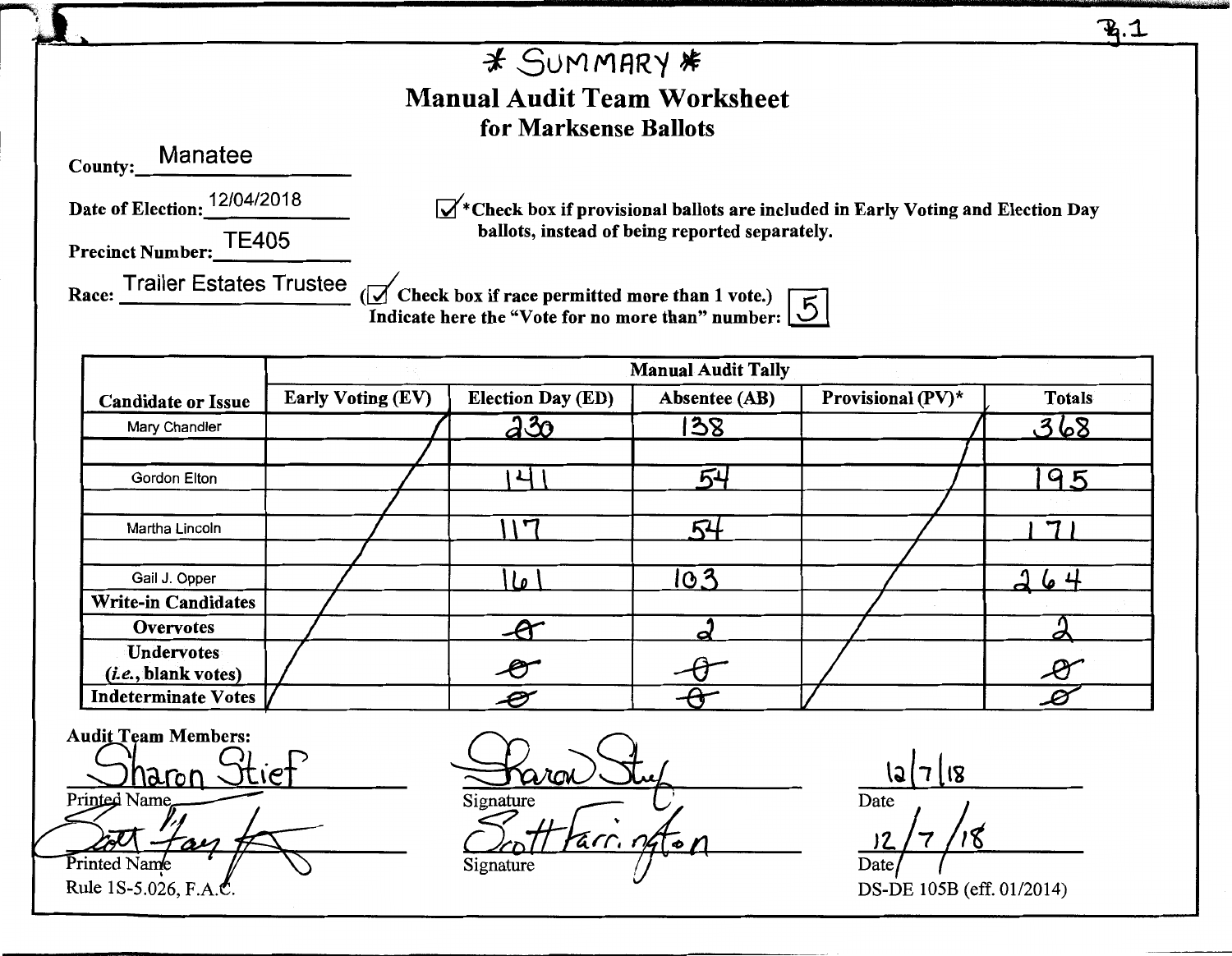<u>. a</u> SUMMAR'/~ Manual Audit Team Worksheet for Marksense Ballots County: Manatee Date of Election: 12/04/2018  $\overrightarrow{v}$  \*Check box if provisional ballots are included in Early Voting and Election Day ballots, instead of being reported separately. Precinct Number: TE405 Race:  $\frac{\text{Triangle}}{\text{Distance}}$  ( $\frac{1}{\sqrt{}}$  Check box if race permitted more than 1 vote.)  $\overline{\text{Indicate here}}$  the "Vote for no more than" number: Manual Audit Tally Candidate or Issue Early Voting (EV) Election Day (ED) Absentee (AB) Provisional (PV)\* Totals Robert "Pete" Price / !>~1.1 14/ *I* '-.~ **7L'5**  / / Mike Sansone **12 | 1201 | 127** | 127 | 128  $.3.3 +$  $\sqrt{2}$  I is a set of  $\sqrt{2}$ Sandra Simonich / I .L.l~ / ~,l 'l  $\sqrt{2}$  /  $\sqrt{2}$  /  $\sqrt{2}$  /  $\sqrt{2}$  /  $\sqrt{2}$  /  $\sqrt{2}$  /  $\sqrt{2}$  /  $\sqrt{2}$  /  $\sqrt{2}$  /  $\sqrt{2}$  /  $\sqrt{2}$  /  $\sqrt{2}$  /  $\sqrt{2}$  /  $\sqrt{2}$  /  $\sqrt{2}$  /  $\sqrt{2}$  /  $\sqrt{2}$  /  $\sqrt{2}$  /  $\sqrt{2}$  /  $\sqrt{2}$  /  $\sqrt{2}$  /  $\sqrt{2}$  / Bruce W. Smith *I* 114 I,, I / 175 **Write-in Candidates** / Overvotes I / / *I* / Undervotes (i.e., blank votes) *I* / / *I* / Indeterminate Votes Audit Team Members: Sharon Stief  $12/7118$ **Di**la Date **Printed Name** Signature Sott Farrington 12 Signature Printed Name Date Rule 1S-5.026, F.A.C. DS-DE 105B (eff. 01/2014)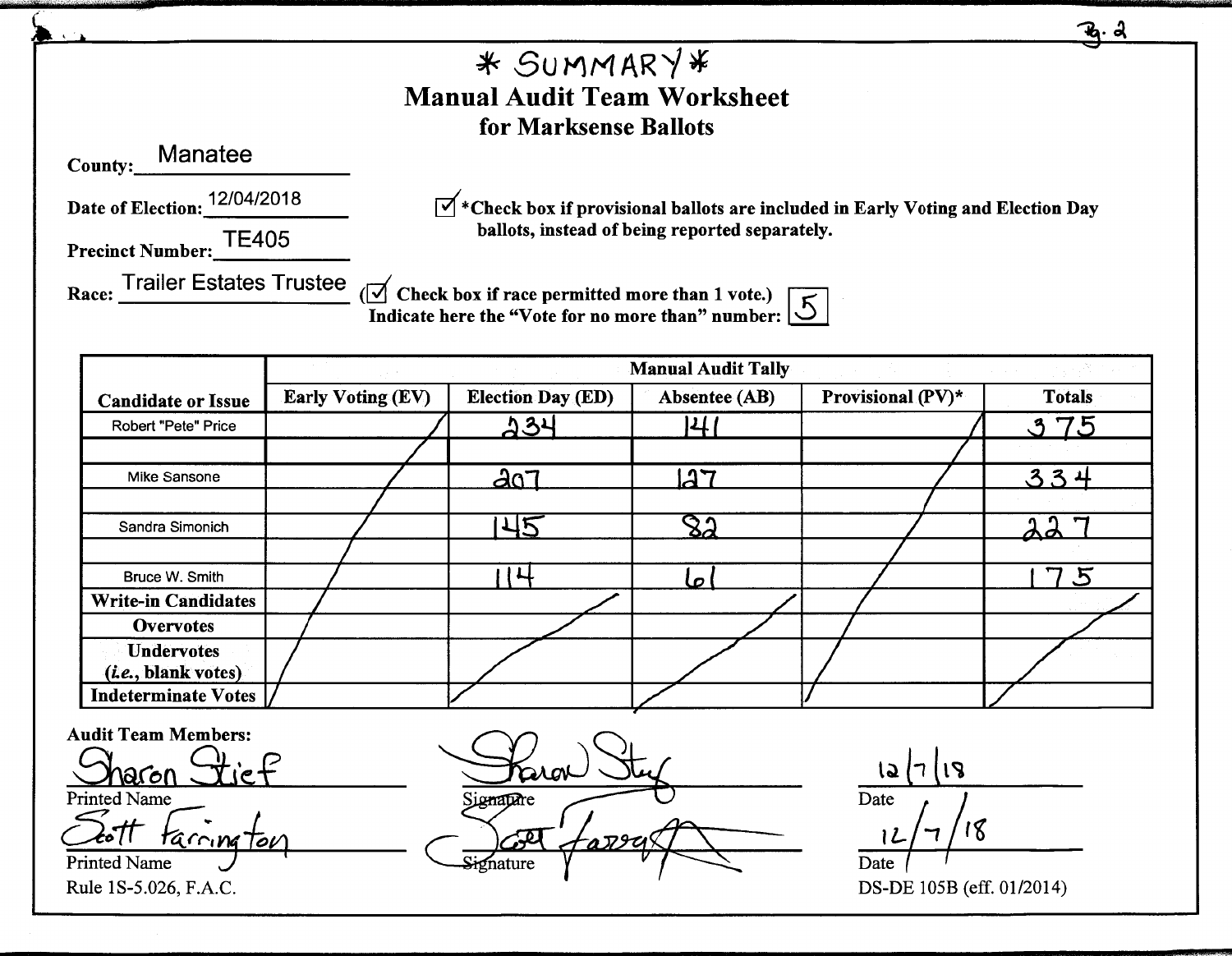## Manual Audit Team Worksheet for Marksense Ballots

County: Manatee

Date of Election: 12/04/2018

Precinct Number: TE405

Race:  $\frac{1}{\sqrt{1-\frac{1}{\sqrt{1-\frac{1}{\sqrt{1-\frac{1}{\sqrt{1-\frac{1}{\sqrt{1-\frac{1}{\sqrt{1-\frac{1}{\sqrt{1-\frac{1}{\sqrt{1-\frac{1}{\sqrt{1-\frac{1}{\sqrt{1-\frac{1}{\sqrt{1-\frac{1}{\sqrt{1-\frac{1}{\sqrt{1-\frac{1}{\sqrt{1-\frac{1}{\sqrt{1-\frac{1}{\sqrt{1-\frac{1}{\sqrt{1-\frac{1}{\sqrt{1-\frac{1}{\sqrt{1-\frac{1}{\sqrt{1-\frac{1}{\sqrt{1-\frac{1}{\sqrt{1-\frac{1}{\sqrt{1-\frac{1}{\sqrt$ 

 $\mathbf{W}^*$  Check box if provisional ballots are included in Early Voting and Election Day ballots, instead of being reported separately.

Indicate here the "Vote for no more than" number:  $\boxed{5}$ 

|                                          | 화전 사진 사람                 |                          | <b>Manual Audit Tally</b> |                   |               |
|------------------------------------------|--------------------------|--------------------------|---------------------------|-------------------|---------------|
| <b>Candidate or Issue</b>                | <b>Early Voting (EV)</b> | <b>Election Day (ED)</b> | <b>Absentee (AB)</b>      | Provisional (PV)* | <b>Totals</b> |
| Mary Chandler                            |                          | 230                      |                           |                   |               |
|                                          |                          |                          |                           |                   |               |
| Gordon Elton                             |                          | $+1$                     |                           |                   |               |
|                                          |                          |                          |                           |                   |               |
| Martha Lincoln                           |                          | ∽                        |                           |                   |               |
|                                          |                          |                          |                           |                   |               |
| Gail J. Opper                            |                          |                          |                           |                   |               |
| <b>Write-in Candidates</b>               |                          |                          |                           |                   |               |
| <b>Overvotes</b>                         |                          |                          |                           |                   |               |
| <b>Undervotes</b><br>(i.e., blank votes) |                          |                          |                           |                   |               |
| <b>Indeterminate Votes</b>               |                          |                          |                           |                   |               |

Audit Team Members:  $\sum_{i=1}^n$ ~1 *N* ta~ )\J£L~cA1 Printed Name

 $4$ MEIA  $W$ Printed Name

 $\diagup$ elour Signature

Vande 5 marsh Signature

 $12/7/2018$ 

Date Dare / *}*  r2/ 1" *Jo* 1'6 Date

Rule 1S-5.026, F.A.C. DS-DE 105B (eff. 01/2014)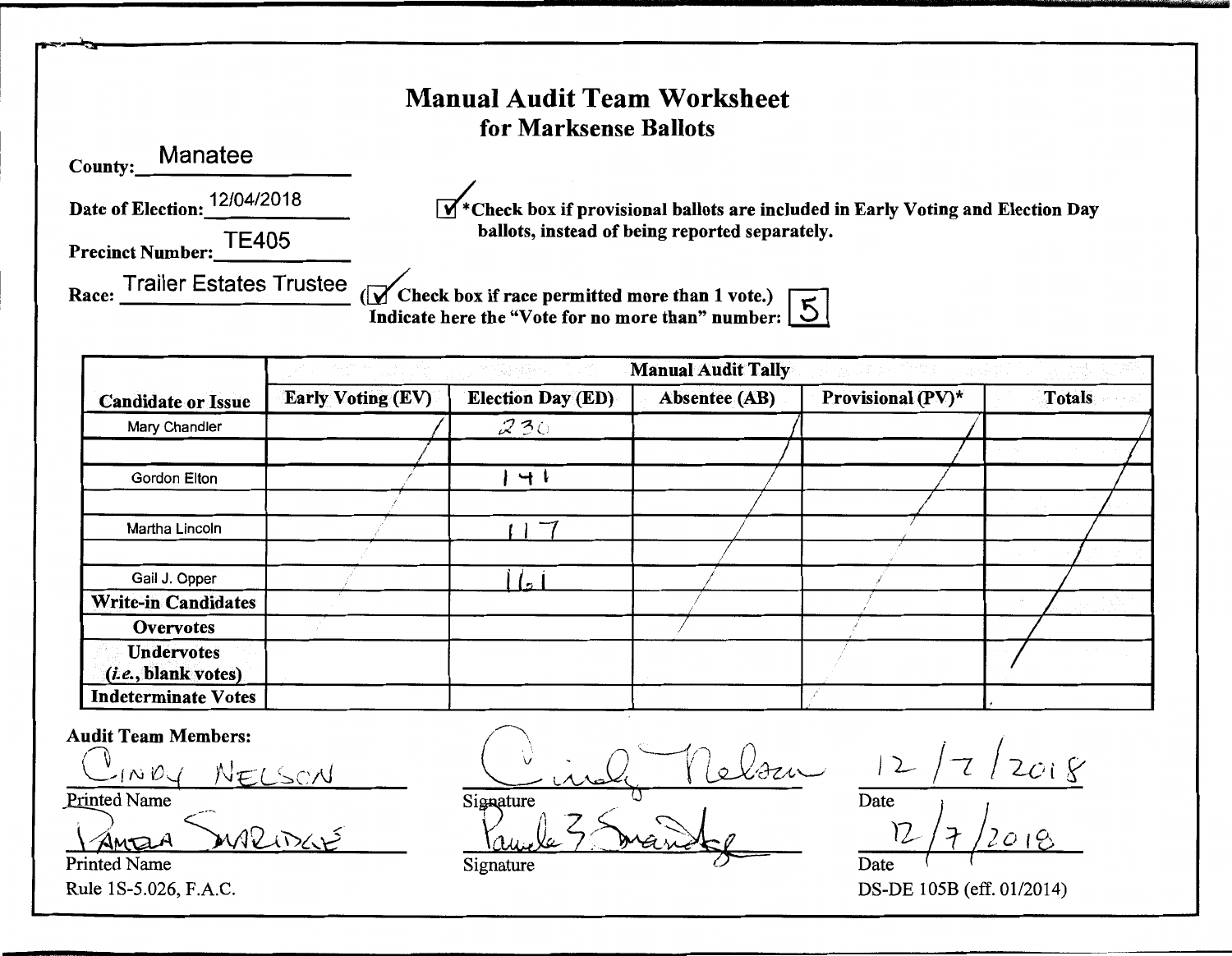#### Manual Audit Team Worksheet for Marksense Ballots

County: Manatee

Date of Election: 12/04/2018

 $\mathbb{Z}^*$ Check box if provisional ballots are included in Early Voting and Election Day ballots, instead of being reported separately.

Precinct Number: TE405

Race:  $\frac{1}{\sqrt{1-\frac{1}{n}}}$  . Trailer Estates Trustee ( $\sqrt{ }$  Check box if race permitted more than 1 vote.) Indicate here the "Vote for no more than" number:

| <b>Candidate or Issue</b>                         | <b>Early Voting (EV)</b> | <b>Election Day (ED)</b> | Absentee (AB) | Provisional (PV)* | <b>Totals</b> |
|---------------------------------------------------|--------------------------|--------------------------|---------------|-------------------|---------------|
| Robert "Pete" Price                               |                          | 234                      |               |                   |               |
|                                                   |                          |                          |               |                   |               |
| Mike Sansone                                      |                          | 201                      |               |                   |               |
|                                                   |                          |                          |               |                   |               |
| Sandra Simonich                                   |                          | 45                       |               |                   |               |
|                                                   |                          |                          |               |                   |               |
| Bruce W. Smith                                    |                          | $1 -$                    |               |                   |               |
| <b>Write-in Candidates</b>                        |                          |                          |               |                   |               |
| Overvotes                                         |                          | O                        |               |                   |               |
| <b>Undervotes</b><br>( <i>i.e.</i> , blank votes) |                          | Û                        |               |                   |               |
| <b>Indeterminate Votes</b>                        |                          |                          |               |                   |               |

Audit Team Members:  $inv_{1}$   $Nel$  son Printed Name

 $ALID$ 

Printed Name

 $C$ inle Melon Signature  $125$ <u>Yanda? Duire La</u>

-

 $12/7/2018$ 

Date  $\overline{\phantom{a}}$  $12/7/2018$ Date

Rule 1S-5.026, F.A.C. DS-DE 105B (eff. 01/2014)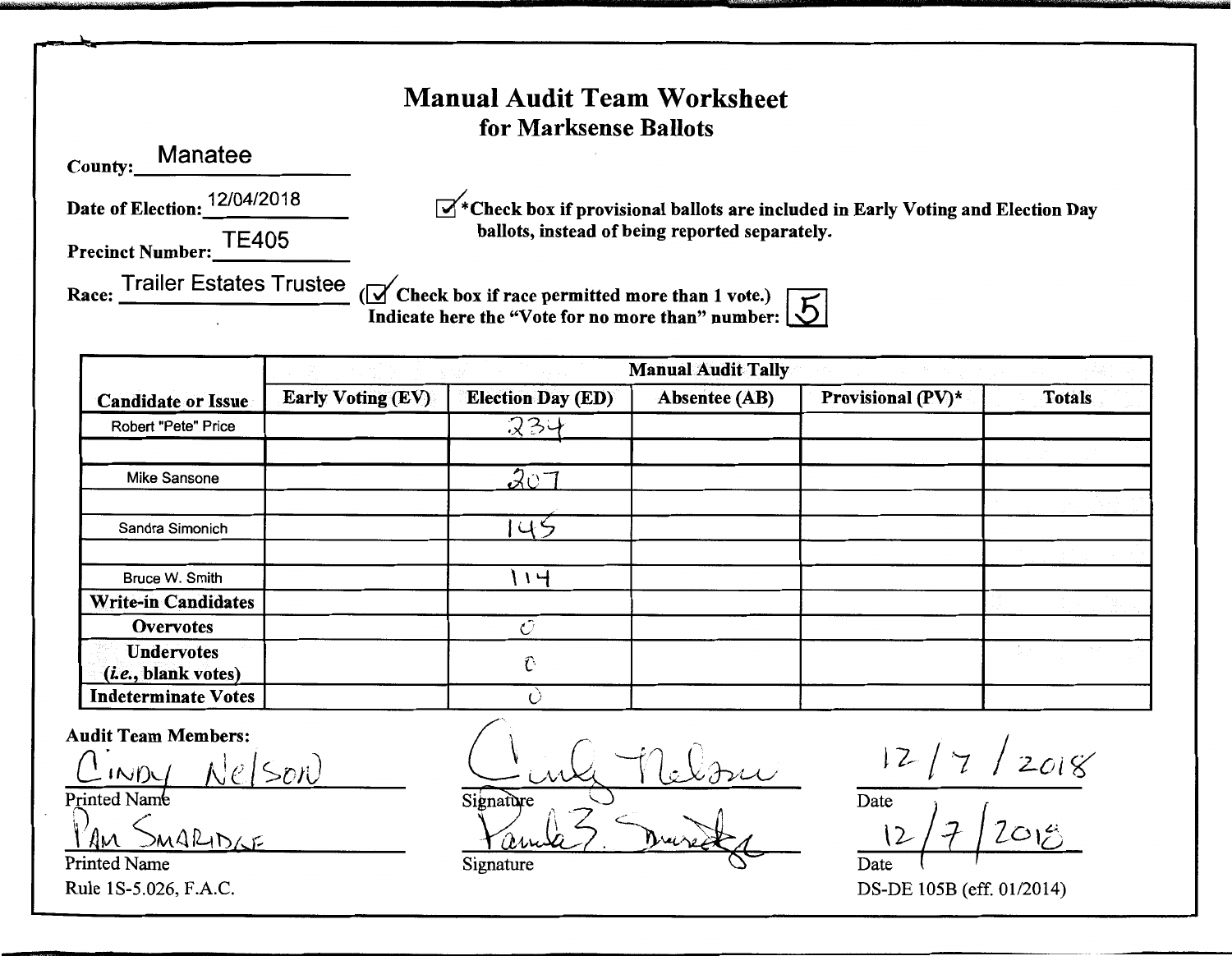|                                                                                                                                        |                          | <b>Manual Audit Team Worksheet</b><br>for Marksense Ballots                                                                                              |                                            |                   |               |  |  |
|----------------------------------------------------------------------------------------------------------------------------------------|--------------------------|----------------------------------------------------------------------------------------------------------------------------------------------------------|--------------------------------------------|-------------------|---------------|--|--|
| County:_Manatee                                                                                                                        |                          |                                                                                                                                                          |                                            |                   |               |  |  |
| Date of Election: 12/04/2018                                                                                                           |                          | $\blacktriangleright$ * Check box if provisional ballots are included in Early Voting and Election Day<br>ballots, instead of being reported separately. |                                            |                   |               |  |  |
| Precinct Number: TE405                                                                                                                 |                          |                                                                                                                                                          |                                            |                   |               |  |  |
| Race: Trailer Estates Trustee (V Check box if race permitted more than 1 vote.)<br>Indicate here the "Vote for no more than" number: 5 |                          |                                                                                                                                                          |                                            |                   |               |  |  |
|                                                                                                                                        |                          |                                                                                                                                                          |                                            |                   |               |  |  |
| <b>Candidate or Issue</b>                                                                                                              | <b>Early Voting (EV)</b> | <b>Election Day (ED)</b>                                                                                                                                 | <b>Manual Audit Tally</b><br>Absentee (AB) | Provisional (PV)* | <b>Totals</b> |  |  |
| Mary Chandler                                                                                                                          |                          |                                                                                                                                                          | 38                                         |                   |               |  |  |
|                                                                                                                                        |                          |                                                                                                                                                          |                                            |                   |               |  |  |
| Gordon Elton                                                                                                                           |                          |                                                                                                                                                          | 54                                         |                   |               |  |  |
|                                                                                                                                        |                          |                                                                                                                                                          |                                            |                   |               |  |  |
| Martha Lincoln                                                                                                                         |                          |                                                                                                                                                          | $\kappa$ it                                |                   |               |  |  |
| Gail J. Opper                                                                                                                          |                          |                                                                                                                                                          |                                            |                   |               |  |  |
|                                                                                                                                        |                          |                                                                                                                                                          | 103                                        |                   |               |  |  |
| <b>Write-in Candidates</b><br><b>Overvotes</b>                                                                                         |                          |                                                                                                                                                          | Ζ                                          |                   |               |  |  |
| <b>Undervotes</b><br>( <i>i.e.</i> , blank votes)                                                                                      |                          |                                                                                                                                                          |                                            |                   |               |  |  |

Audit Team Members:<br> **/**<br> *Caren* Tones Printed Name  $\frac{1}{2}$  .  $\frac{1}{2}$  . The  $\frac{1}{2}$  . The  $\frac{1}{2}$  . The  $\frac{1}{2}$  . The  $\frac{1}{2}$  . The  $\frac{1}{2}$ *LLQ.* U r (l J *lf. vU(* <sup>v</sup>

Printed Name Date

UU  $n_{u}$ Signature, (*J)*<br>Réelse *Reules* 

 $(2)/18$ 

Rule 1S-5.026, F.A.C. DS-DE 105B (eff. 01/2014)

Signature